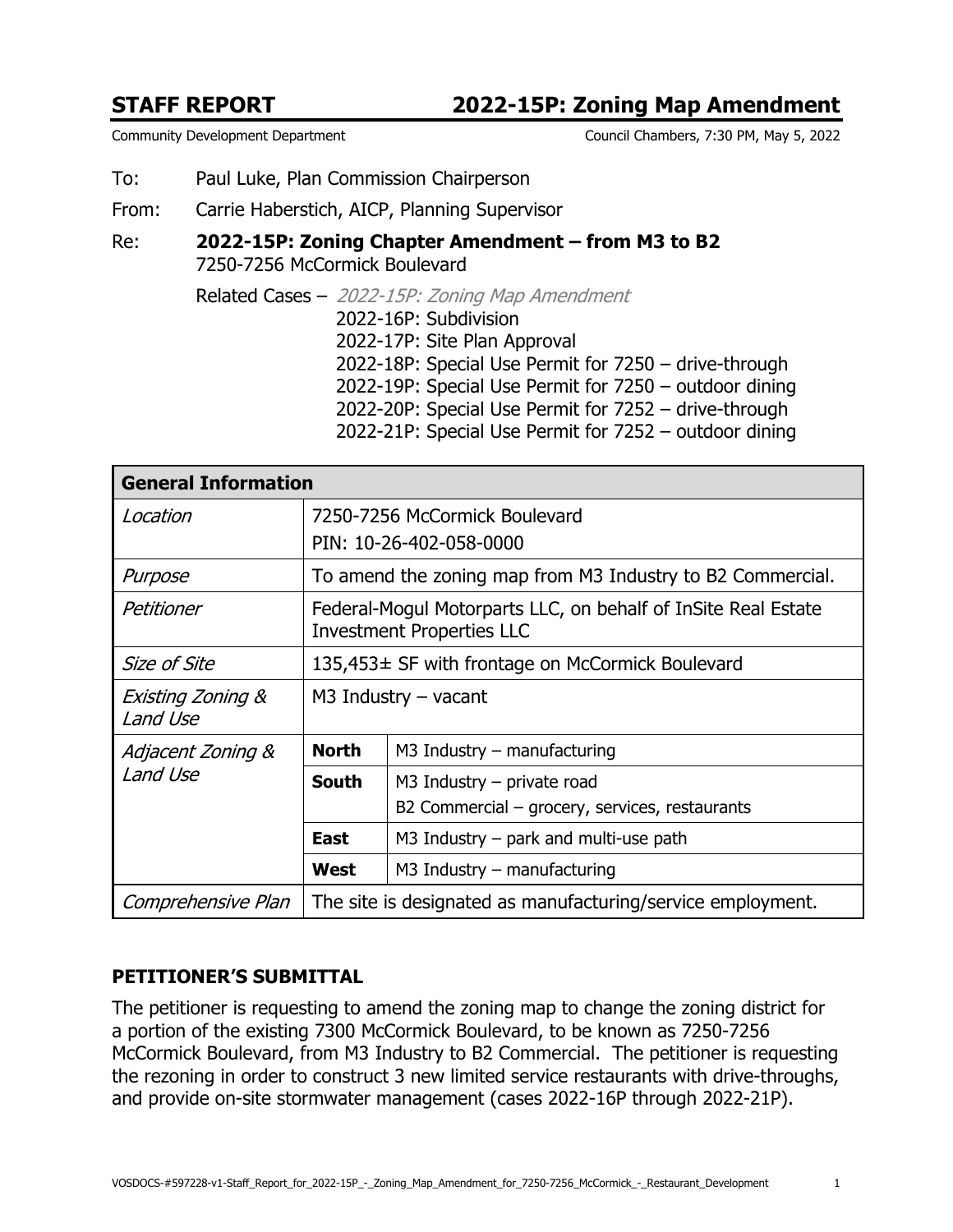## **STAFF ANALYSIS**

Staff reviewed the request and found that the proposed retail/service employment use is not consistent with the manufacturing/service employment use identified in the Comprehensive Plan. Despite the inconsistency, the property is adjacent to an existing B2 Commercial zoning district and on an arterial street.

Staff supports the request provided ample parking and drive-through stacking is provided; on-site pedestrian, bicycle, and large delivery/emergency vehicles can safely navigate the site; and there is no further encroachment of retail/service employment uses north and west into the existing manufacturing/service employment uses without a review and update of the Comprehensive Plan.

### **STAFF RECOMMENDATIONS**

Staff recommends that the petitioners' request to amend the zoning map to change the zoning district for 7250-7256 McCormick Boulevard from M3 Industry to B2 Commercial be **GRANTED**, subject to the attached Proposed Positive Findings of Fact.

### **ATTACHMENTS**

- 1. Proposed Positive Findings of Fact for 2022-15P
- 2. Zoning Map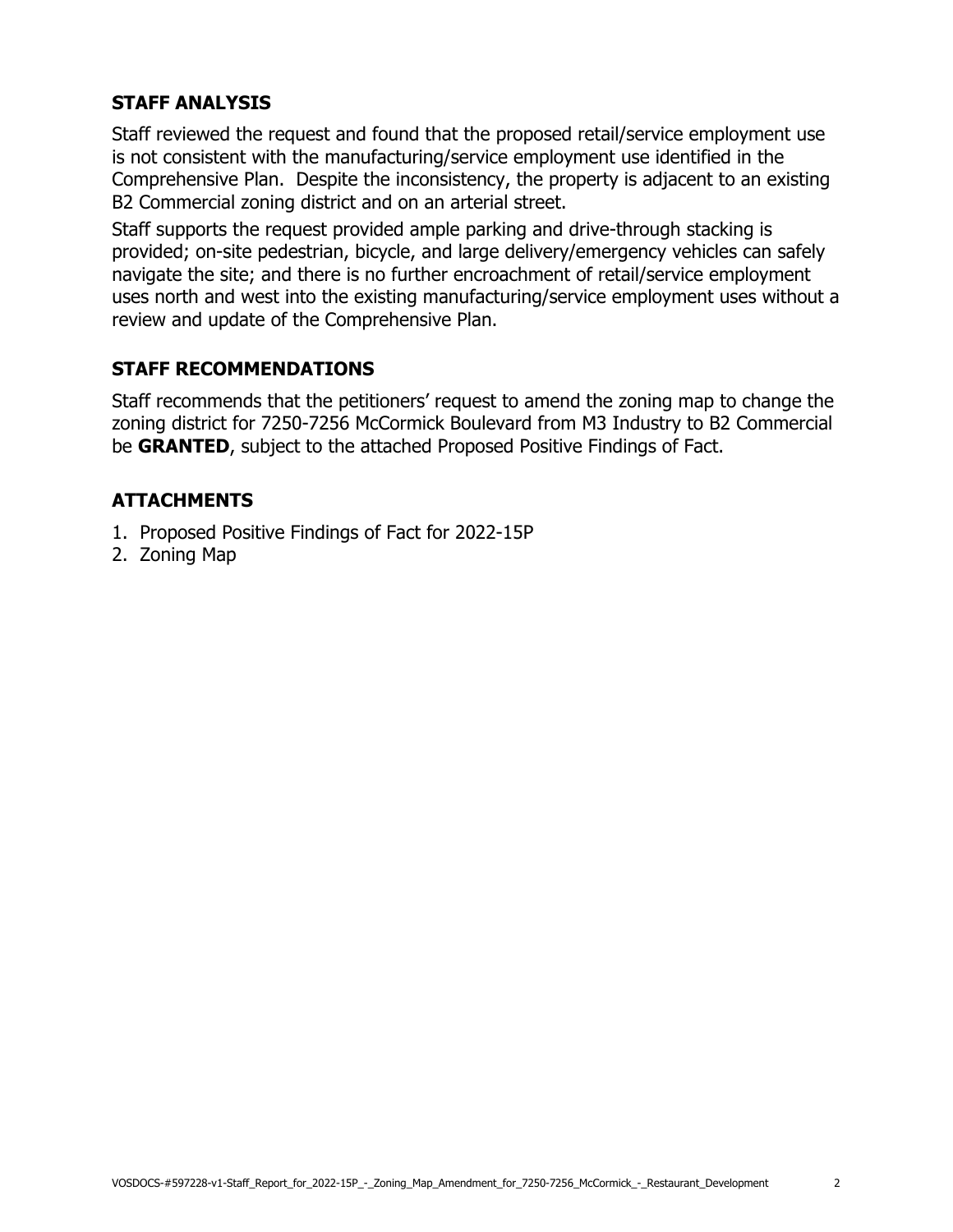# **PROPOSED POSITIVE**

# **FINDINGS OF FACT 2022-15P: Zoning Map Amendment**

Community Development Department Council Chambers, 7:30 PM, May 5, 2022

| Consideration                                                                                                                                                                                                      | Finding                                                                                                                                                                                                                                                    |
|--------------------------------------------------------------------------------------------------------------------------------------------------------------------------------------------------------------------|------------------------------------------------------------------------------------------------------------------------------------------------------------------------------------------------------------------------------------------------------------|
| The map amendment is consistent with the<br>Comprehensive Plan or development trends<br>in the area that have taken place since the<br>affected property was placed in the present<br>zoning district.             | The proposed zoning map amendment is<br>not consistent with the Comprehensive<br>Plan; however, it is consistent with<br>development trends in the area that have<br>taken place since the affected property<br>was placed in the present zoning district. |
| After identifying the existing uses and<br>zoning districts in the area, the property in<br>question is more suitable for the uses<br>allowed under proposed zoning district than<br>the existing zoning district. | After identifying the existing uses and<br>zoning districts in the area, the subject<br>site is more suitable for the uses allowed<br>under proposed zoning district than the<br>existing zoning district.                                                 |